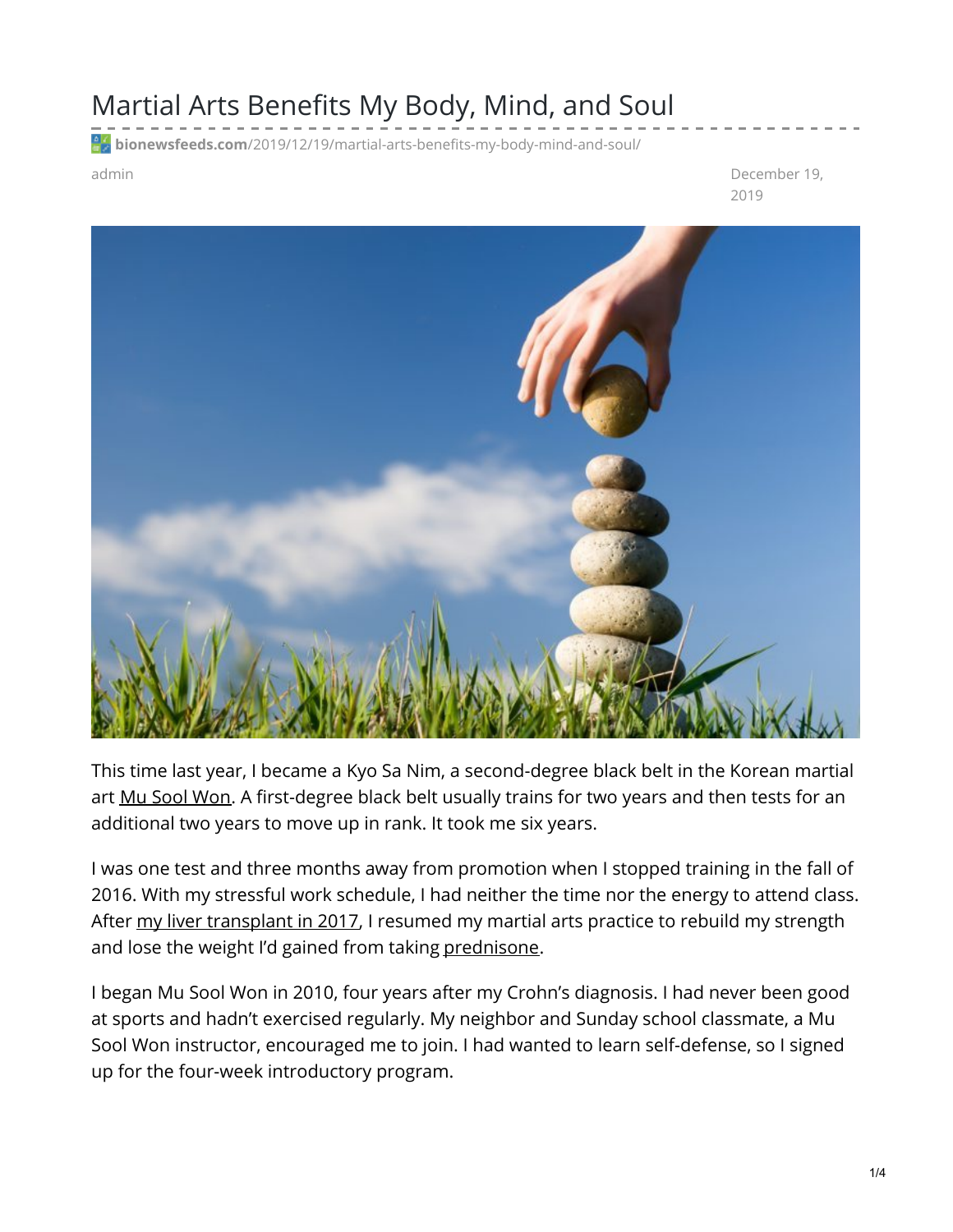At first, I was nervous because physical activity sometimes exacerbates my Crohn's symptoms, especially when I have a flare. But I discovered martial arts was different. The standard one-hour class is divided into four parts: warmup, kicks and punches, techniques and falls, and forms. Advanced classes can last 80 to 90 minutes and include weapons training.



Emmeline, second left, receives her Mu Sool Won certificate, accompanied by her husband, Patrick, left, and her parents. (Courtesy of Emmeline Olson)

#### Warmup

Warmup is more than stretching our muscles. It incorporates aspects of yoga, such as poses, centering our chi, or energy, and focusing on breathing. We also do corestrengthening situps and wrist, fingertip, and knuckle pushups. For IBD patients, the warmup provides easy, low-impact exercise that eases joint pain and increases flexibility.

# Kicks and punches

After warming up, we practice a series of kicks and punches, usually 10 on each side. Advanced students do jumping kicks, combination kicks, and punches. This cardio portion of the class increases our heart and breathing rates, and we work up a sweat. For IBD patients, the aerobic [workout](https://diet.mayoclinic.org/diet/move/cardio-101) strengthens muscles and joints and releases stress-relieving endorphins.

### Techniques and falls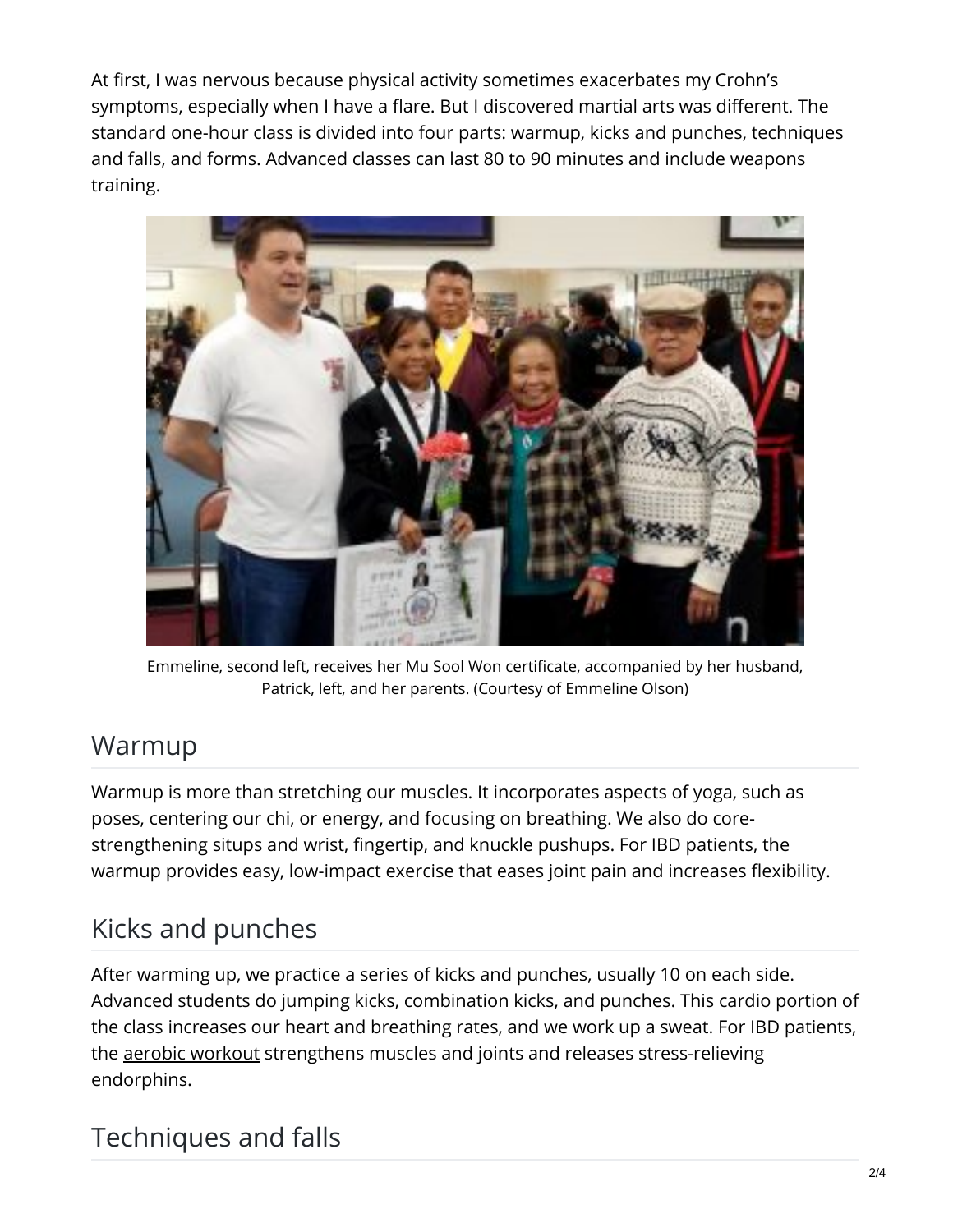Self-defense techniques are both physical and mental. We learn how to use joint locks and acupressure points to defend against an attacker. If we're the assailant, we learn how to fall. Each belt rank learns two or three sets of techniques and each set averages 10 to 15 techniques. The last time I counted, I know more than 350 techniques.

A [study](https://www.ncbi.nlm.nih.gov/pmc/articles/PMC5446137/) published in 2016 discovered that Crohn's patients suffer from subtle cognitive impairment, such as concentration and memory issues, caused by the inflammation, stress, and fatigue associated with the disease.

Mu Sool Won techniques require a lot of memorization and recall. During testing, the judge calls out the name of the set and the number of the technique in the set to be demonstrated. We have less than a minute to react, so remaining focused is key.

#### Forms

Two or three students practice techniques together, but we perform forms as a class. Each belt rank has its own form. Akin to shadowboxing, a form mimics fighting an opponent. The choreographed kicks, punches, and stances are a holistic workout. Forms require flexibility, provide aerobic exercise, and rely on the student to remember all of the motions while being attentive to avoid hurting other classmates.

For IBD patients who may suffer from bone loss caused by long-term steroid use, the [weight-bearing](https://www.nof.org/preventing-fractures/exercise-to-stay-healthy/weight-bearing/) movements in forms are beneficial. Almost two years after resuming practice, I've been increasing my bone density.

# Benefits of regular exercise

For IBD patients who might undergo abdominal surgery, [research](https://www.ncbi.nlm.nih.gov/pubmed/23121372) shows that being in shape can speed up recuperation and healing. I didn't know it at the time, but the endurance and strength that I gained from martial arts facilitated my recovery. I had built up my core and the muscles in my arms and legs, and this enabled me to get out of bed and walk the day after my liver transplant.

In addition to the overall health benefits of a regular exercise routine, martial arts gives me a social outlet. As a Crohn's patient, I often want to be a homebody. As both a martial arts student and instructor, I interact with others, and I've made several friends over the years.

What I like most about my martial arts school is its inclusiveness. Several students have a physical limitation. We have students who have suffered from stroke, survived cancer, and of course, me with my chronic diseases.